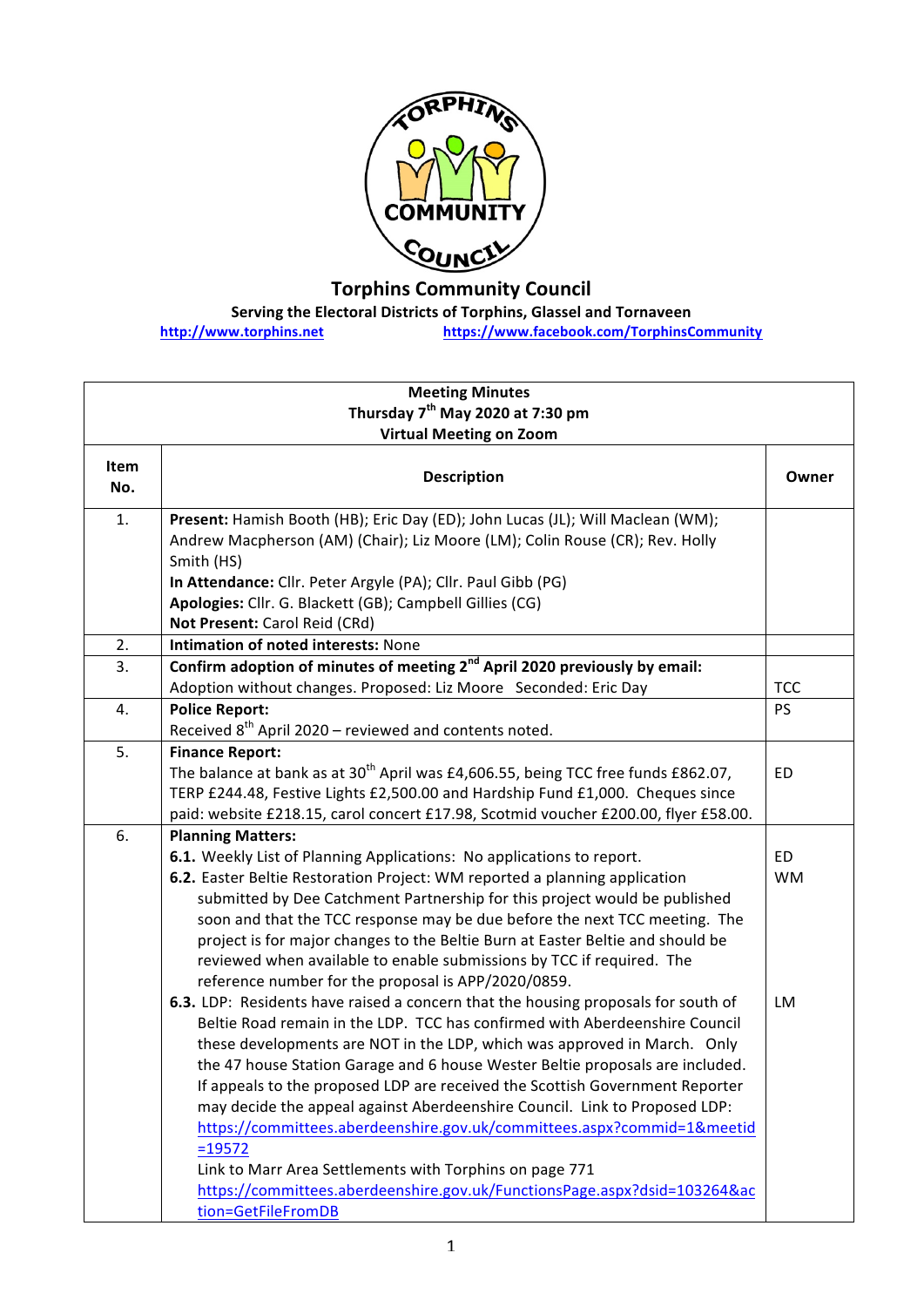| Item<br>No. | <b>Description</b>                                                                                                                                                                                                                                                                                                                                                                                                                                                                                                                                                                                                                                                                                                                                                                                                                                                                                                                                                                                                                                                                                                                                                                                                                                                                                                                                                                                                                                                                                                                                                                                                        | Owner         |
|-------------|---------------------------------------------------------------------------------------------------------------------------------------------------------------------------------------------------------------------------------------------------------------------------------------------------------------------------------------------------------------------------------------------------------------------------------------------------------------------------------------------------------------------------------------------------------------------------------------------------------------------------------------------------------------------------------------------------------------------------------------------------------------------------------------------------------------------------------------------------------------------------------------------------------------------------------------------------------------------------------------------------------------------------------------------------------------------------------------------------------------------------------------------------------------------------------------------------------------------------------------------------------------------------------------------------------------------------------------------------------------------------------------------------------------------------------------------------------------------------------------------------------------------------------------------------------------------------------------------------------------------------|---------------|
| 7.          | <b>Community Safety Report: No report</b>                                                                                                                                                                                                                                                                                                                                                                                                                                                                                                                                                                                                                                                                                                                                                                                                                                                                                                                                                                                                                                                                                                                                                                                                                                                                                                                                                                                                                                                                                                                                                                                 | HB            |
| 8.          | <b>New Items:</b><br>8.1. Live Life Aberdeenshire Pitch and Open Space Strategy. A paper presented to<br>Marr Area Committee on 5 <sup>th</sup> May 2020 raised concerns for TCC due to incomplete<br>information and inadequate planning for Torphins Park. TCC submitted objections<br>and explanations to our Ward Councillors and Marr Area Office in advance of the<br>meeting. Cllr PA reported the concerns and the head of service is to review and                                                                                                                                                                                                                                                                                                                                                                                                                                                                                                                                                                                                                                                                                                                                                                                                                                                                                                                                                                                                                                                                                                                                                               | AM<br>Cllr PA |
|             | respond to Cllr Argyle on the matter.<br>8.2. COVID-19 Response Update. The Community Council has continued the<br>volunteer initiative with 23 community volunteers and requests met to assist 15<br>people. Many thanks to the volunteers who are delivering prescriptions and<br>shopping and making support telephone calls. Volunteers are also encouraged to<br>register with Grampian Coronavirus Assistance Hub, with whom TCC has registered.<br>TCC has launched a Hardship Fund with the support of Foundation Scotland, 20%<br>matching by Scotmid and a generous donation from a regular visitor from west of<br>Scotland to Torphins and P22. This will bring the fund to £1,500. Grocery vouchers<br>are available by request to TCC and people in financial need are strongly encouraged<br>to apply by email at admin@torphins.net or phone Rev Holly Smith on behalf of TCC<br>at 013398 82915<br>Following discussion it was decided to increase promotion of the fund through TCC<br>social media, word of mouth, and church contacts. A further application as possible                                                                                                                                                                                                                                                                                                                                                                                                                                                                                                                              | <b>TCC</b>    |
|             | will be made to Foundation Scotland.                                                                                                                                                                                                                                                                                                                                                                                                                                                                                                                                                                                                                                                                                                                                                                                                                                                                                                                                                                                                                                                                                                                                                                                                                                                                                                                                                                                                                                                                                                                                                                                      |               |
| 9.          | <b>Open Action Log:</b><br>The Open Action Log is an appendix integral to the minutes of meeting.<br>All items were reviewed and updated as detailed in the log, which is available online<br>with the minutes at www.torphins.net.                                                                                                                                                                                                                                                                                                                                                                                                                                                                                                                                                                                                                                                                                                                                                                                                                                                                                                                                                                                                                                                                                                                                                                                                                                                                                                                                                                                       | <b>TCC</b>    |
| 10.         | Correspondence:<br>10.1. A very considerable amount of correspondence has been received by email<br>regarding COVID-19 and government and community response and guidelines. All<br>correspondence has been distributed to members and posted as appropriate on<br>www.torphins.net and www.Facebook.com/torphinscommunity/                                                                                                                                                                                                                                                                                                                                                                                                                                                                                                                                                                                                                                                                                                                                                                                                                                                                                                                                                                                                                                                                                                                                                                                                                                                                                               | <b>WM</b>     |
| 11.         | A.O.C.B.:<br>11.1. WM provided a review of the conference call update meeting for community<br>councils hosted today by Janelle Clark of Marr Area Office.<br>An update on the LDP process by the planning team advised due to the lockdown<br>the consultation will now be a digital process running from 25 May to 17 July 2020.<br>The LDP, all supporting documents, Strategic Environmental Plan, Special Landscape<br>Areas, Nature Conservation Areas, etc. will be provided online with the same<br>information available as would have been available in community halls and libraries,<br>including posters available for download. There will be resources for communities<br>such as FAQ and information on how to respond with the Response Form. With the<br>digital engagement there is hope to reach more young people, and community<br>councils are encouraged to communicate with the wider local community as much<br>as possible to enable understanding of and feedback on the LDP.<br>Due to the lockdown Community Council annual grants will be paid this year in May<br>without submission of annual accounts. Annual accounts for FY ending 31 <sup>st</sup> March<br>2020 can still be prepared and independently examined now, however there is no<br>need to submit until after presentation for approval at AGMs, which are delayed to<br>October. Community Councillors were given the opportunity to comment on local<br>matters or concerns and it was agreed the meeting was useful and should be<br>repeated before summer recess, to include "Living with COVID-19 and the CC Role". | <b>WM</b>     |